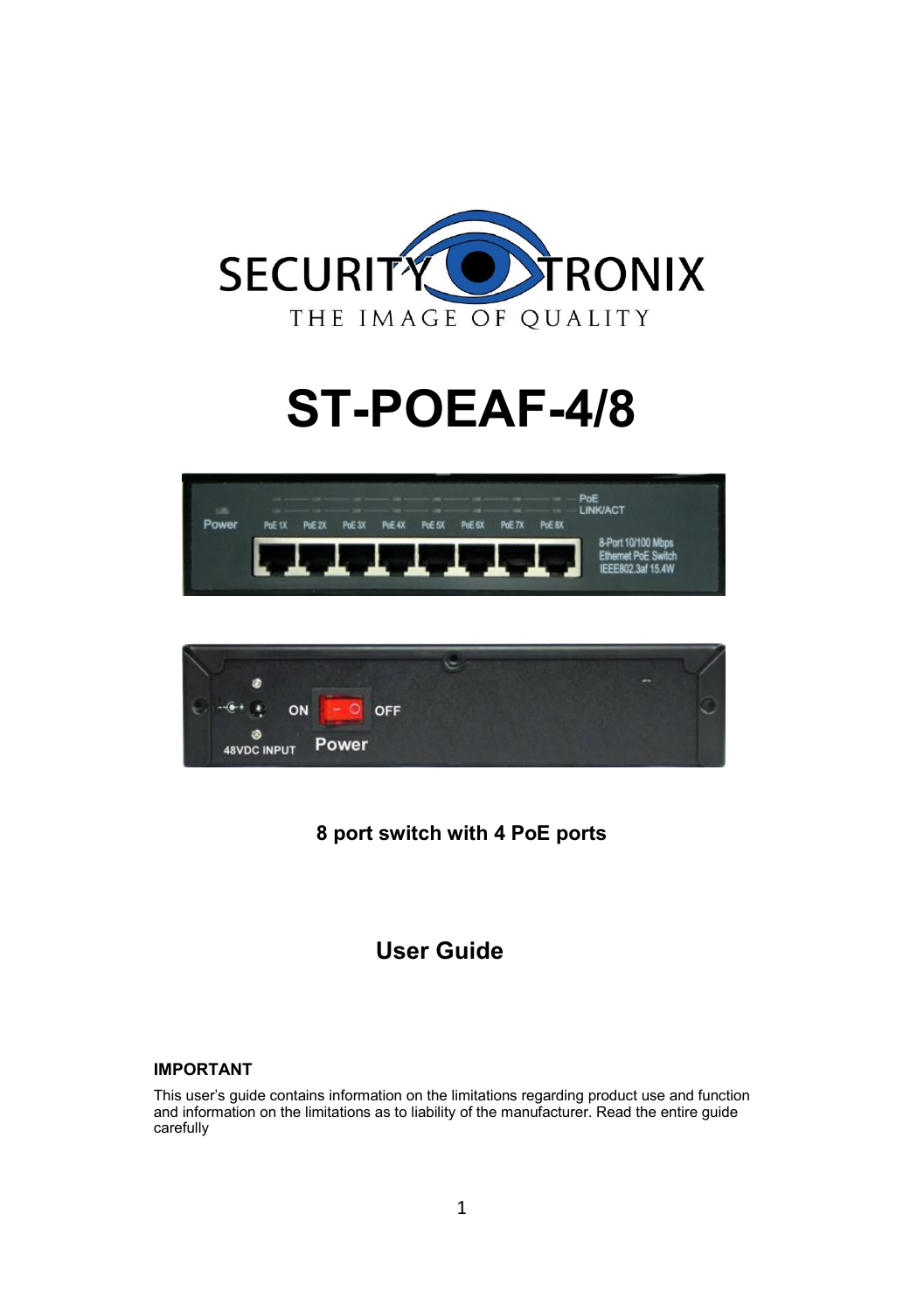## •**FCC Warning:**

This device has been tested and found to comply with the regulations for Class B digital equipment. Pursuant to Part 15 of FCC Rules. These limits are designed to against harmful interference when the equipment is operated in a commercial environment. This equipment generates, uses, and can radiate radio frequency energy and, if not installed and used in accordance with users guide, may cause harmful interference to radio communications. Operation of this device in a residential area is likely to cause harmful interference, in which case the user will be required to correct the interference at his/her own expense.

#### •**CE Mark Warning:**

This is a Class B product. In a domestic environment, this product may cause radio interference, in which case the user may be required to take adequate measures.

#### •**UL Warning:**

If installed in a closed or multi-unit rack assembly, the operating ambient temperature of the rack environment may be greater than room ambient. Therefore, consideration should be given to installing the equipment in an environment compatible with manufacturer's maximum rated ambient temperature

Reduced Air flow - Installation of equipment in a rack should be such that the amount of air flow required for safe operation of the equipment is not compromised.

Uneven Mounting- Installation of equipment in a rack should be even so as to avoid potentially hazardous conditions

## **Introduction**

The ST-POEAF-4/8 combines a small-high efficiency 8-port 10/100Mbps Ethernet switch with a standard 802.3 af 4-port Power over Ethernet (PoE) capability. This switch incorporates an external 48VDC power adaptor. Each of the PoE Ethernet ports can provide 15.4 Watts of power as well as 10/100M data transmission over an Inter- connecting Ethernet interface such as Cat 5/ 5e /6 cables.

The ST-POEAF-4/8 is a Power Source Equipment (PSE) and fully compatible with Powered Devices (PD) that comply with the IEEE 802.3 af PoE standard. The ST-POEAF-4/8 enables users to attach IEEE802.3 af compliant devices such as wireless Access Points (APS), VOIP phone, IP camera, printer and Network Attached Storage (NAS) directly to the ST-POEAF-4/8 without requiring additional power on the network. The unit was designed with home and small business users in mind and is ideal for installations where AC power is not available or is not cost-effective.

No configuration is required and installation is quick and easy. Support for Auto – MDI / MDI-X on all of the ports eliminates the need for crossover connection to another switch or HUB. Auto - Negotiation on each port senses the link speed of a network device ( either 10 or 100) and intelligently adjusts for compatibility and optimal performance.

\* included are the installation manual and the 48VDC power adaptor.

<sup>\*</sup> This device is designed for indoor use. Do not use outdoors.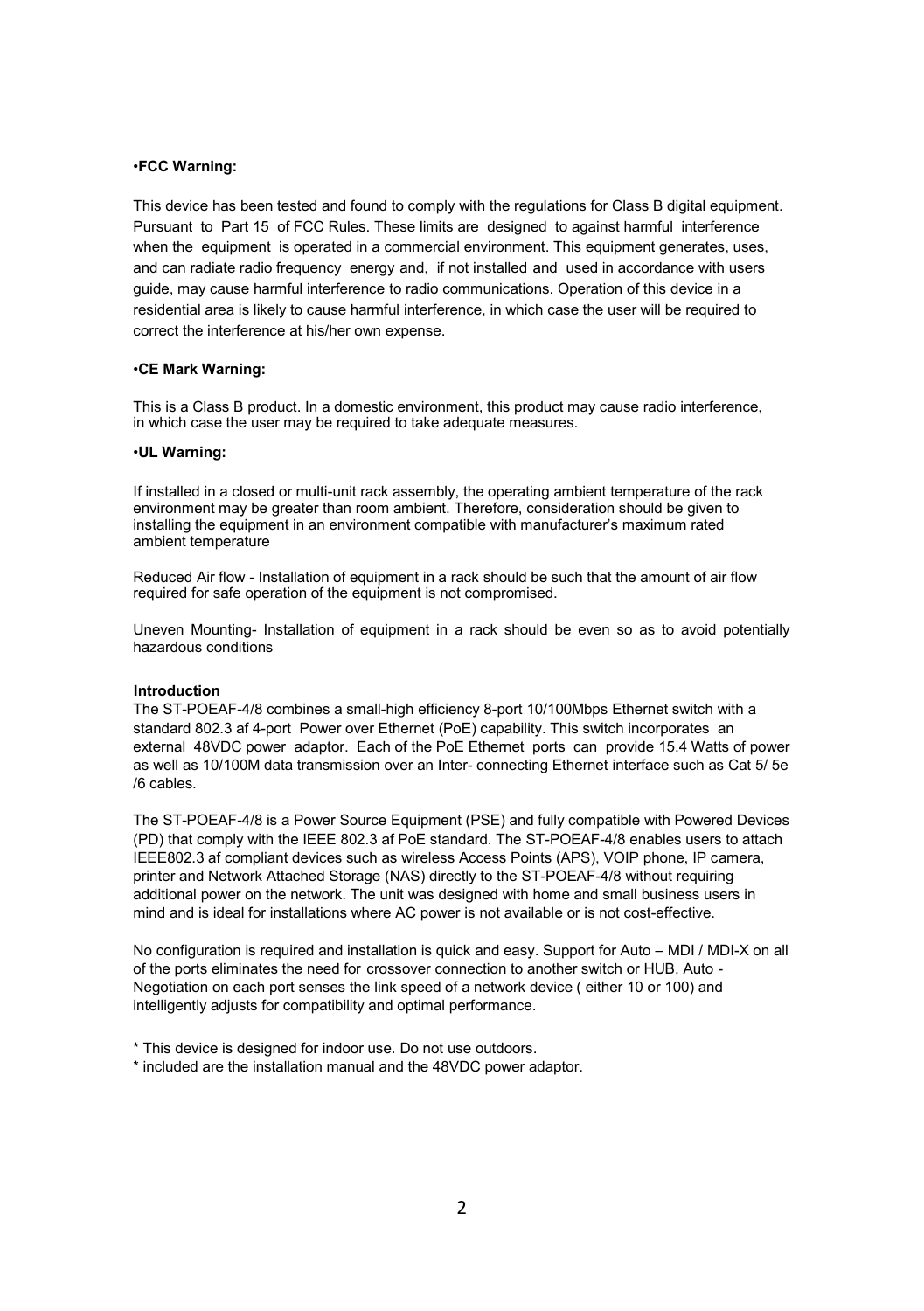## **Power over Ethernet (PoE) & Features**

## •**Power Over Ethernet (PoE):**

Power over Ethernet (PoE) integrates 48VDC power and data onto one single cable, eliminating the need to have AC power available at all equipment locations. Power and Data are integrated onto the same cable, supporting category 5/5e up to 100 Meters. PoE provides power to PoE compatible devices, such as VOIP telephones, wireless LAN access points, and IP security cameras.

PoE devices are readily in the market, saving up to 50% of overall installation cost by eliminating the need to install separate electrical wiring and power outlets.

## •**Features:**

8 x 10/100Mbps Auto-negotiation Fast Ethernet RJ-45 ports with 4-Port PoE function

compliant with IEEE 802.3 af specification.

- Supports PoE power up to 61.6W for all 4 PoE ports.
- Supports PoE IEEE802.3 af compliant Powered Device (PD)
- Each port supports auto MDI/MDIX, so there is no need to use cross-over cables.
- Full/half duplex transfer mode for each port.
- Wire speed reception and transmission.
- Up to 1K unicast address entities per device. Self-learning, and table aging.
- 64KBytes packet buffer.

## **Unpacking and Installation**

## •**Unpacking**

Open the shipping carton and carefully unpack its contents. The cartons should Include following items:

- One ST-POEAF-4/8 *PoE switch* .
- One 110V~220VAC 48VDC 2.5A power adaptor.
- User's Guide.

If any item is found missing or damaged, please contact your salesperson.

## •**Installation:**

The installation of the ST-POEAF-4/8 requires the following steps:

- The surface must support at least 2.0Kg (4.4 lbs) for the switch.
- The power outlet should be within 1.5 meters (5 feet) of the switch.
- Visually inspect the DC power jack and make sure that is fully secured to the power adaptor.

Make sure that there is proper heat dissipation from and adequate ventilation around the switch. Do not place any objects on top of the ST-POEAF-4/8.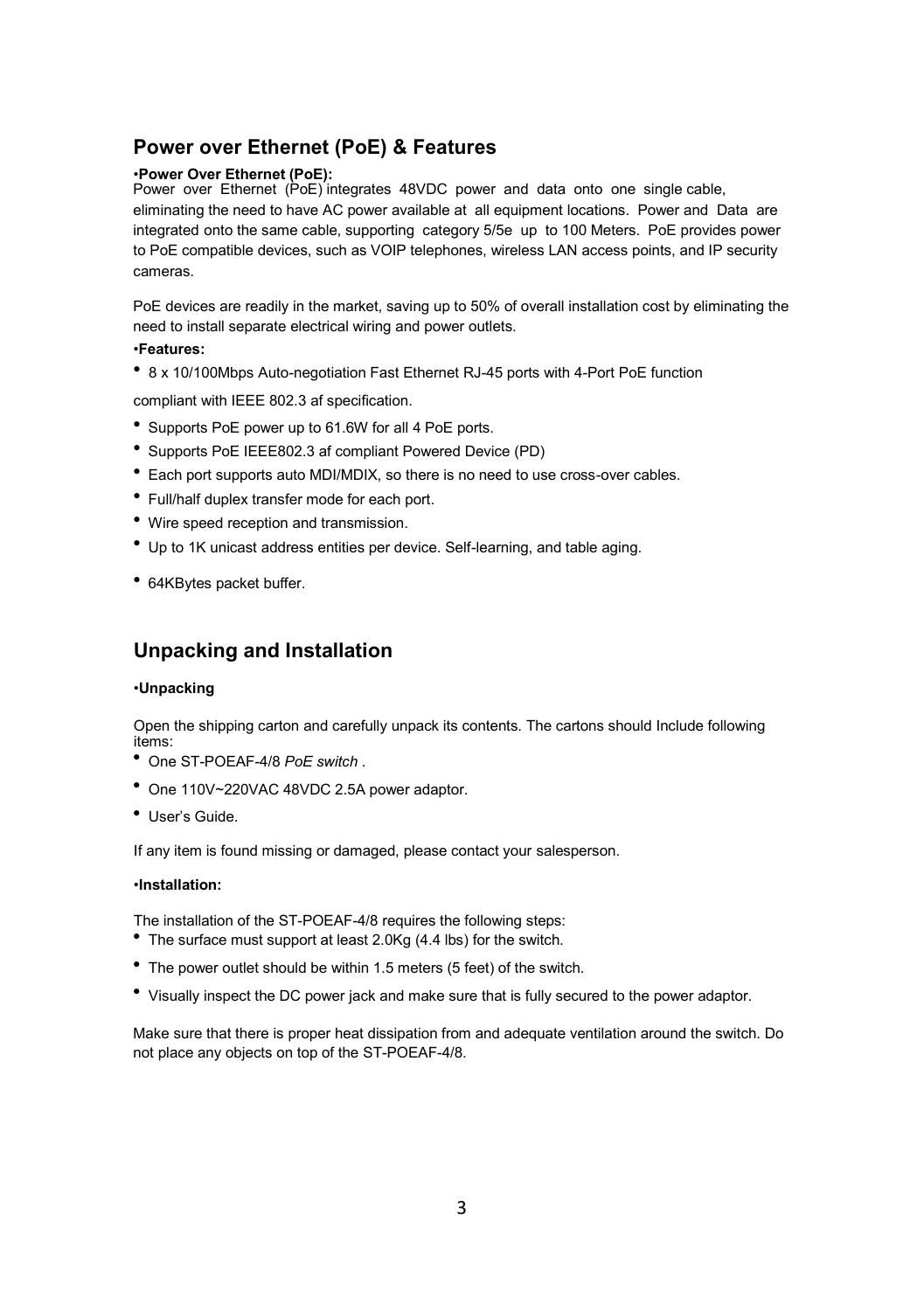## **Connecting Network Cables** •**Connecting Network Cables**

The ST-POEAF-4/8 supports 8 10/100Mbps Ethernet ports. Port 1 to Port 4 are PoE enabled ports. Each port incorporates 10/100Mbps support via UTP Cat5/5e cables.

The 8 PoE ports will automatically activate when a compatible device is identified. The ST-POEAF-4/8 will supply power through the Ethernet port to the connected PoE device on ports 1 thru 4 only.

Legacy devices that are not compatible will not be supplied power. This feature allows users to freely and safely mix legacy and Power over Ethernet compatible devices on a single network.

This Switch supports 10Mbps Ethernet or 100Mbps Fast Ethernet and runs both in half and full duplex mode using two pairs of Category 5 or 5e cable.

All ports are Auto-MDI type port. The switch can auto negotiate to MDII or MDI-X type, so you can connect RJ-45 cable regardless of whether it is a standard or crossover cable.

## **Description**

### •**Front Panel:**

This is the front panel of the ST-POEAF-4/8, showing the 8 RJ-45 ports and LED display.



• Port 1X to 8X :

Standard 10/100Mbps Ethernet port. The Switch supports 10Mbps Ethernet or 100Mbps Fast Ethernet and runs both in half and full duplex mode using two pairs of Category 5 or 5e cable.

• PoE Port: PoE1X to PoE4X

All are 10/100Mbps switch ports as well as 802.3 af PoE enabled ports.

All PoE port will automatically activate when a compatible terminal is identified. The ST-POEAF-4/8 will supply power through the Ethernet port to the connected PoE device (PD). It also supports legacy devices that are not compatible. In this case the PoE port will not supply power to those devices. This feature allows users to freely and safely mix legacy and Power over Ethernet compatible devices on the same network.

These RJ-45 ports are Auto-MDI type port. This switch can auto negotiate to MDII or MDI-X type, so you can connect the RJ-45 cable regardless of whether it is a standard or crossover cable.

## **Description**

#### •**DC Power Jack and Power switch:**

The DC power jack and power switch are located on the rear panel right side of the *ST-POEAF-4/8*.

| OFF<br>ON<br>$\sim$ |
|---------------------|
|---------------------|

Use only the supplied AC/DC adaptor. The use of any incompatible adaptor may cause damage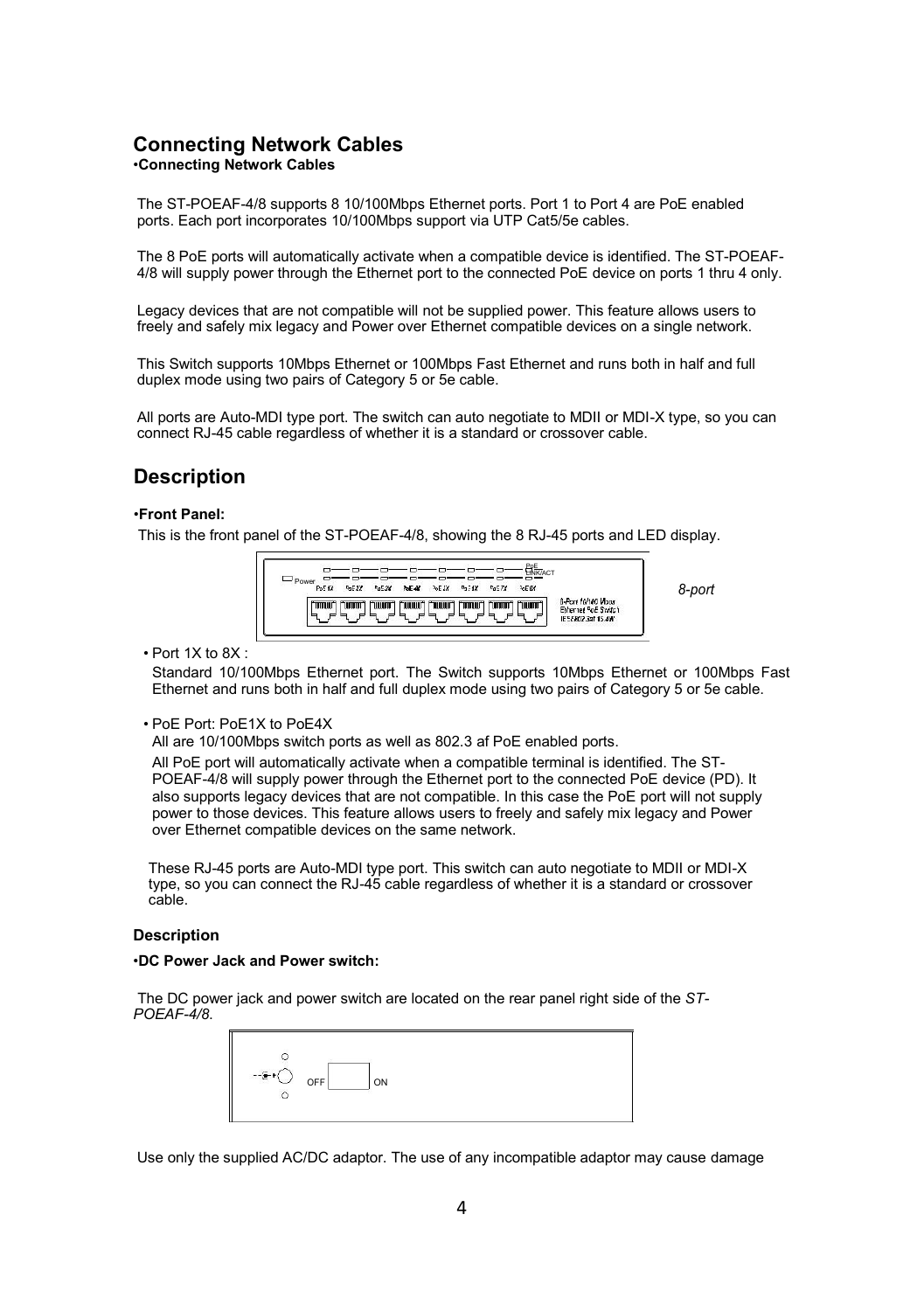to the equipment and void the warranty. Press the power switch to turn this device ON or OFF. **Description**

## •**LED Indicator:**

The LEDs provides instant status feedback, and helps monitor and troubleshoot when required.

|                                | POE<br>LINK/ACT<br>Power<br>PoE 3X<br>PoE-4X<br>PoE 6X PoE 7X PoE 8X<br>PoE 1X<br>PoE 2X<br>PoE 5X<br>8-Port 10/100 Ml                            |
|--------------------------------|---------------------------------------------------------------------------------------------------------------------------------------------------|
| Power LED<br>LINK/ACT          | LED on: Power ON / LED off: Power off.<br>LED on: this port is Link and Active<br>LED off: this port is not correct Link or inactive              |
| PoE (1x to<br>4x)              | LED on: The PoE power device (PD) is connected and the port is<br>supplying power successfully<br>LED off: no PoE power device (PD) connected     |
| Standard                       | IEEE 802.3 10BASE-T Ethernet<br>IEEE 802.3u 100BASE-TX Fast Ethernet<br>IEEE 802.3x Full Duplex Flow Control<br>IEEE 802.3 af Power over Ethernet |
| Protocol                       | <b>CSMA/CD</b>                                                                                                                                    |
| Data Transfer Rate             | Ethernet: 10Mbps (half-duplex), 20Mbps (full-duplex)<br>Fast Ethernet: 100Mbps (half-duplex), 200Mbps (full-duplex)                               |
| <b>Network Cables</b>          | 10BASE-T: 2-pair UTP Cat 3, 4, 5 up to 100 meters.<br>100BASE-Tx: 2-pair UTP Cat 5, 5e up to 100 meters.                                          |
| Number of Ports                | 8 x 10/100Mbps auto-MDIX RJ-45 ports with 4 PoE enabled<br>ports. 8 X 10/100Mbps auto-MDIX RJ-45 ports                                            |
| PoE power on RJ-45             | Power +: ping 3 & ping 6 : Power -" ping 1 & ping 2                                                                                               |
| AC to DC power adaptor         | Input: $100V \sim 240VAC$ , $50Hz \sim 60Hz$ .<br>Output: 48VDC/1.5A (AF version) 55VDC/2A (AT version)                                           |
| Power Consumption              | 6.4 watts (max with no PD device connected)<br>72 watts (4 PoE ports AF)                                                                          |
| <b>Operating Temperature</b>   | $33^{\circ}$ F ~ 104 °F                                                                                                                           |
|                                | Storage Temperature: -10 $\degree$ C ~ 70 $\degree$ C or 14 $\degree$ F ~ 158 $\degree$ F                                                         |
| Humidity                       | Relative Humidity: 5% - 95%                                                                                                                       |
| Dimensions                     | 190mm W x 139mm D x 43.2mm H                                                                                                                      |
| EMI                            | FCC Class B, CE Mark Class B                                                                                                                      |
| Safety                         | 100VAC to 240VAC power adaptor UL listed.                                                                                                         |
| <b>RAM</b> buffer              | 64K bytes per device                                                                                                                              |
| <b>Filtering Address Table</b> | 1K entries per device                                                                                                                             |
| Packet                         | 10Mbps Ethernet: 14,880/pps                                                                                                                       |
| MAC address Learning           | Automatic update                                                                                                                                  |